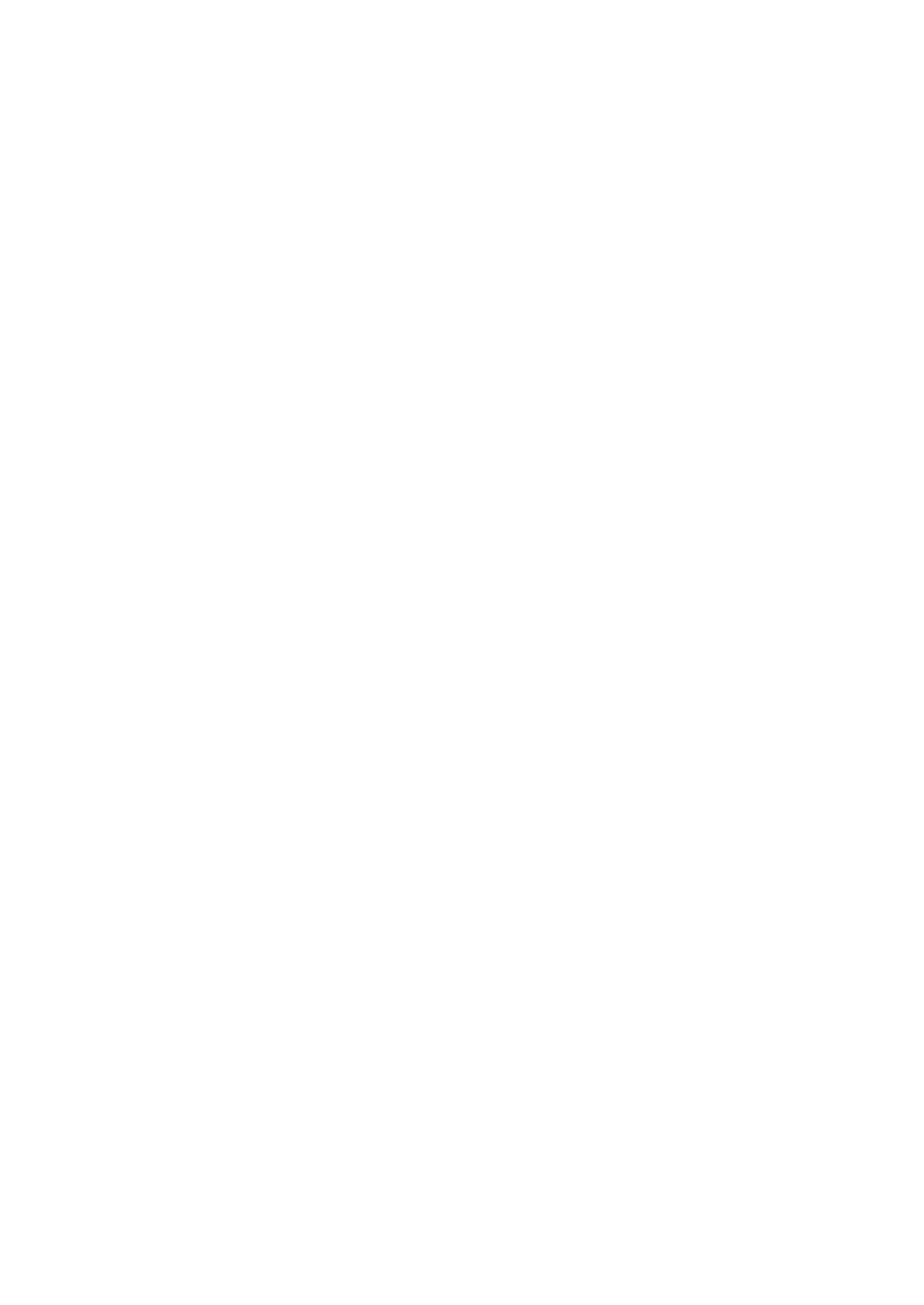

# **HARBOURS REGULATIONS**

## **Arrange[ment of Regulations](#page-4-1)**

### **Regulation**

| $1 -$          |  |
|----------------|--|
| $\overline{2}$ |  |
| $\overline{3}$ |  |
| $\overline{4}$ |  |
| 5              |  |
| 6              |  |
| 7 <sup>7</sup> |  |
| 8              |  |
| 9              |  |
|                |  |

#### **SCHEDUL[E 7](#page-7-0)**

| FORM 1 | 7 |
|--------|---|
| FORM 2 | 7 |
| FORM 3 | 8 |

### **Supporting Documents**

| <b>ENDNOTES</b> |  |
|-----------------|--|
|                 |  |
|                 |  |

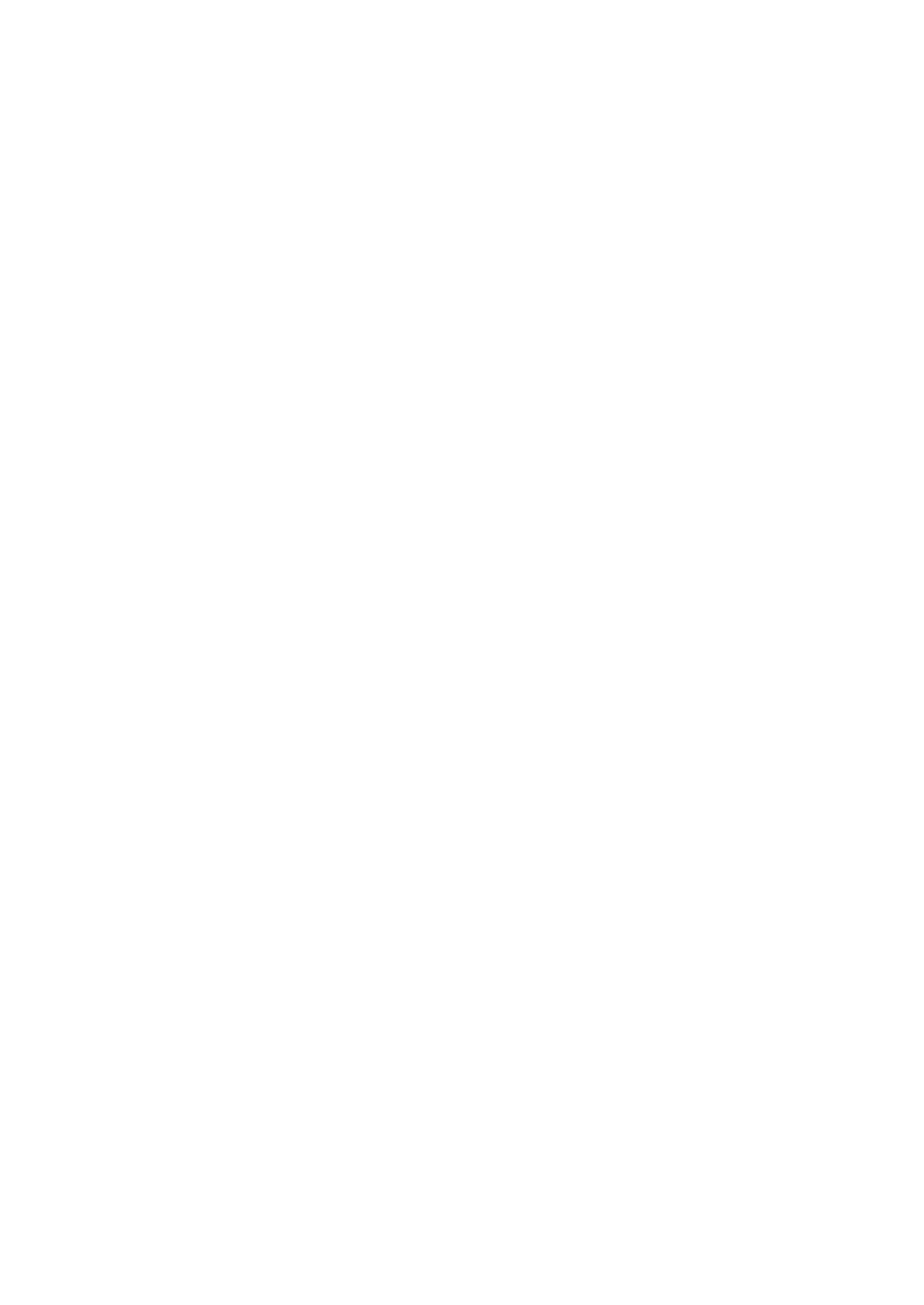

## **HARBOURS REGULATIONS**

#### <span id="page-4-0"></span>**MADE UNDER SECTION 53 OF THE HARBOURS ACT**<sup>1</sup>

#### **1 Citation**

These Regulations may be cited as the Harbours Regulations.

#### **2 Harbour master's flag**

<span id="page-4-1"></span>The harbour master's flag required to be flown in accordance with the provisions of section 7 shall be composed of two horizontal bands of equal size; the upper band shall be white with the letters "H.M." conspicuous thereon, and the lower band shall be red.

#### **3 Signals to be made by vessel requiring pilot**

The signals required to be made by a master of a vessel requiring the services of a pilot, in accordance with the provisions of section 13, shall be as follows —

- (a) By day
	- (i) the international code signal "G"; or
	- (ii) the international code signal 'PT"; or
	- (iii) the Pilot Jack hoisted at the foremast.
- <span id="page-4-2"></span>(b) By night —
	- (i) a blue pyrotechnic light every 15 minutes; or
	- (ii) the international code signal 'IT' by flashing.

#### **4 Licensing of pilots**

- (1) Licences for pilots granted under the provisions of section 15 shall be in Form 1 set out in the Schedule and each licence shall specify the area or port for which it is granted.
- (2) Before any such licence may be granted the applicant therefor shall be required to satisfy the Minister that he has entered the area or port concerned

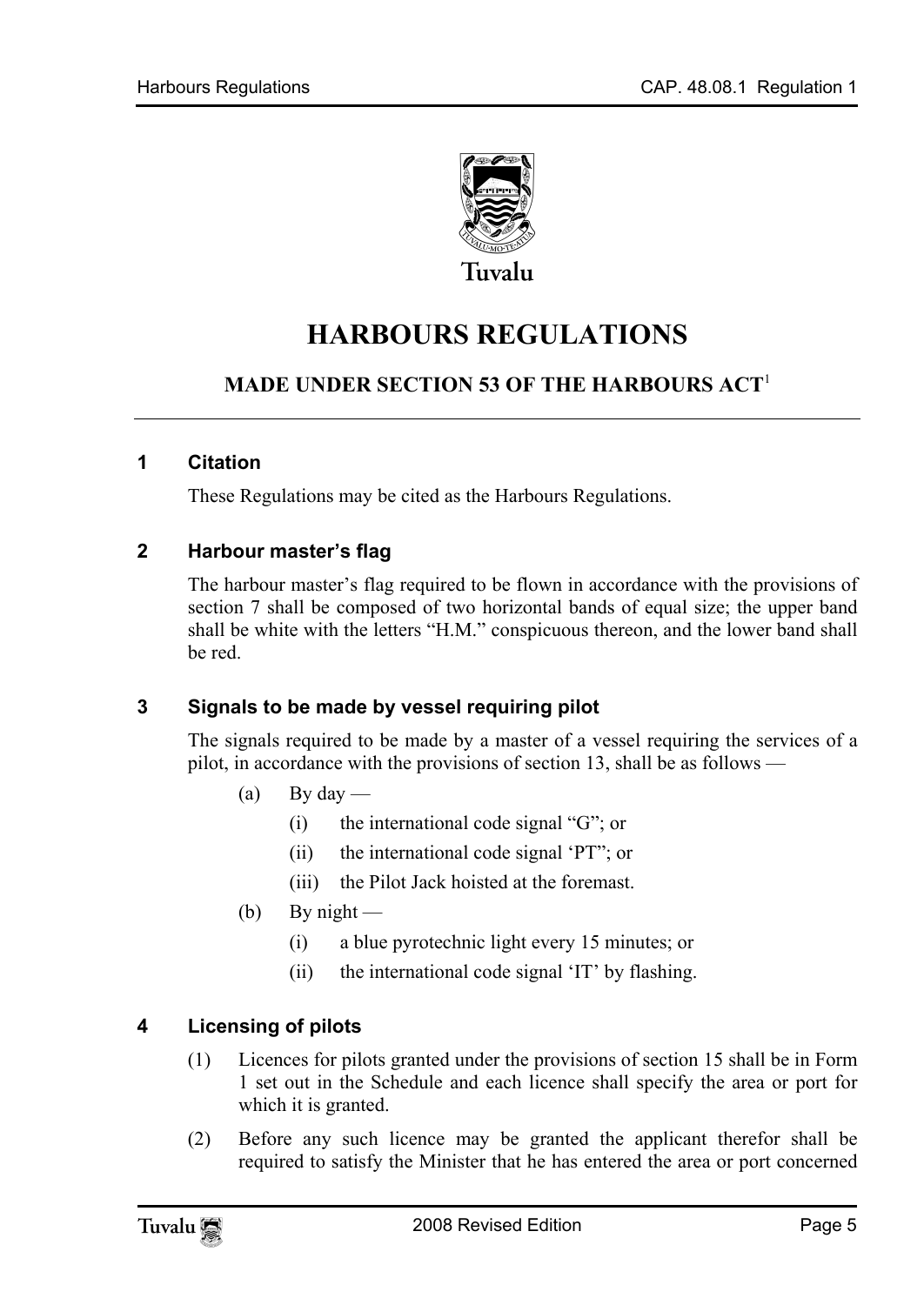<span id="page-5-0"></span>on at least 3 occasions in command of a vessel, that he has the necessary knowledge of that port or area and that he has acquired an adequate knowledge of the handling of ships.

(3) The fee payable by the applicant for the grant of a licence shall be \$2.

#### **5 Pilotage fees**

(1) For every vessel employing a licensed pilot there shall be payable whenever the vessel enters port, leaves port or shifts within the port a pilotage fee calculated at the rate of 20 cents per foot of the vessel's greatest registered length from stem to stern:

<span id="page-5-1"></span>Provided that in no case shall the pilotage fee be less than \$50 or more than \$100.

(2) When the pilotage fee is paid by the master the pilot shall issue a receipt in Form 2 set out in the Schedule, but when the pilotage fee is for account of the agents the master shall issue to the pilot a certificate in Form 3 set out in the Schedule.

#### **6 Wharves to be maintained in safe condition**

<span id="page-5-2"></span>Every landing place or wharf to which members of the public have access shall be maintained by the owner or occupier in a fit state of repair and cleanliness to the satisfaction of the harbour master, who may order the owner or occupier to take such steps as may be necessary to exclude the public from any landing place or wharf which in the opinion of the harbour master is unsafe.

#### **7 Wharves to be illuminated**

<span id="page-5-3"></span>Every landing place or wharf to which members of the public have access shall be illuminated to the satisfaction of the harbour master at all times between sunset and sunrise when passengers or goods are being embarked, disembarked, loaded, unloaded or transported.

#### **8 Use of searchlight**

<span id="page-5-4"></span>No person shall use a searchlight in a harbour in such manner as to obscure or impair the vision of any person navigating a vessel in or approaching that harbour.

#### **9 Discharge of oil**

The master or owner of any vessel or shore installation from which oil is discharged, or allowed to escape, into any harbour shall be guilty of an offence and shall be liable to a fine of \$100 or in default of payment thereof to imprisonment for 6 months.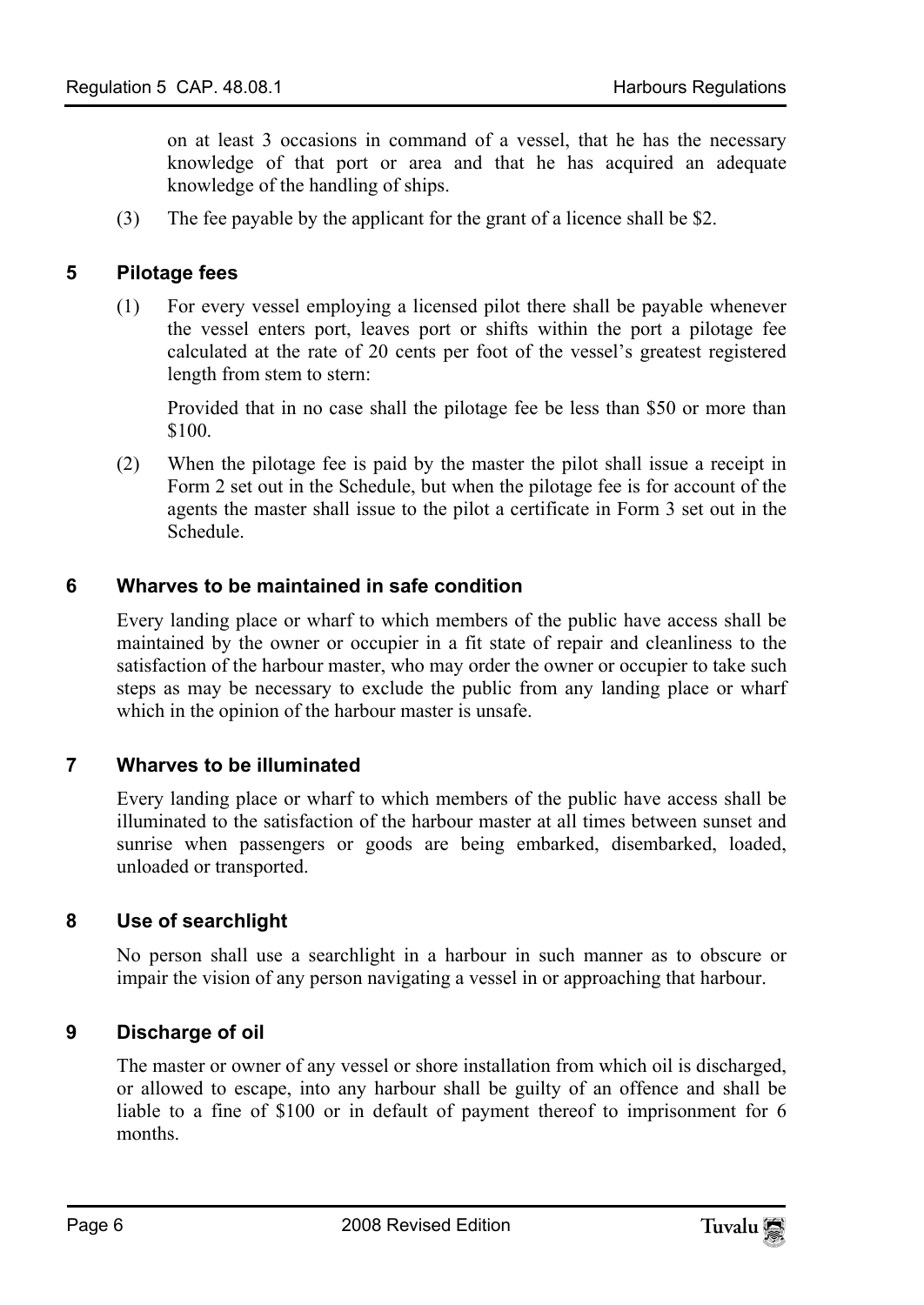#### <span id="page-6-1"></span><span id="page-6-0"></span>**SCHEDULE**

(Regulations 4 and 5)

#### **FORM 1**

Prescribed licence issued to a pilot in pursuance of regulation 4 of the Harbours Regulations.

This is to certify that ........................................................................is a licensed pilot for

Date:

**..........................................................** 

*Marine Superintendent* 

#### **FORM 2**

Prescribed receipt for Pilotage Fee under regulation 5 of the Harbours Regulations.

Received from ...........................................................in respect of pilotage of the vessel

..............................................into/out of/within the port of ..............................................

the sum of ......................................................... as follows

Maximum registered length at 20c per foot (subject to a minimum of \$50 and a maximum of  $$100$ ) = \$

Master Pilot

Date: